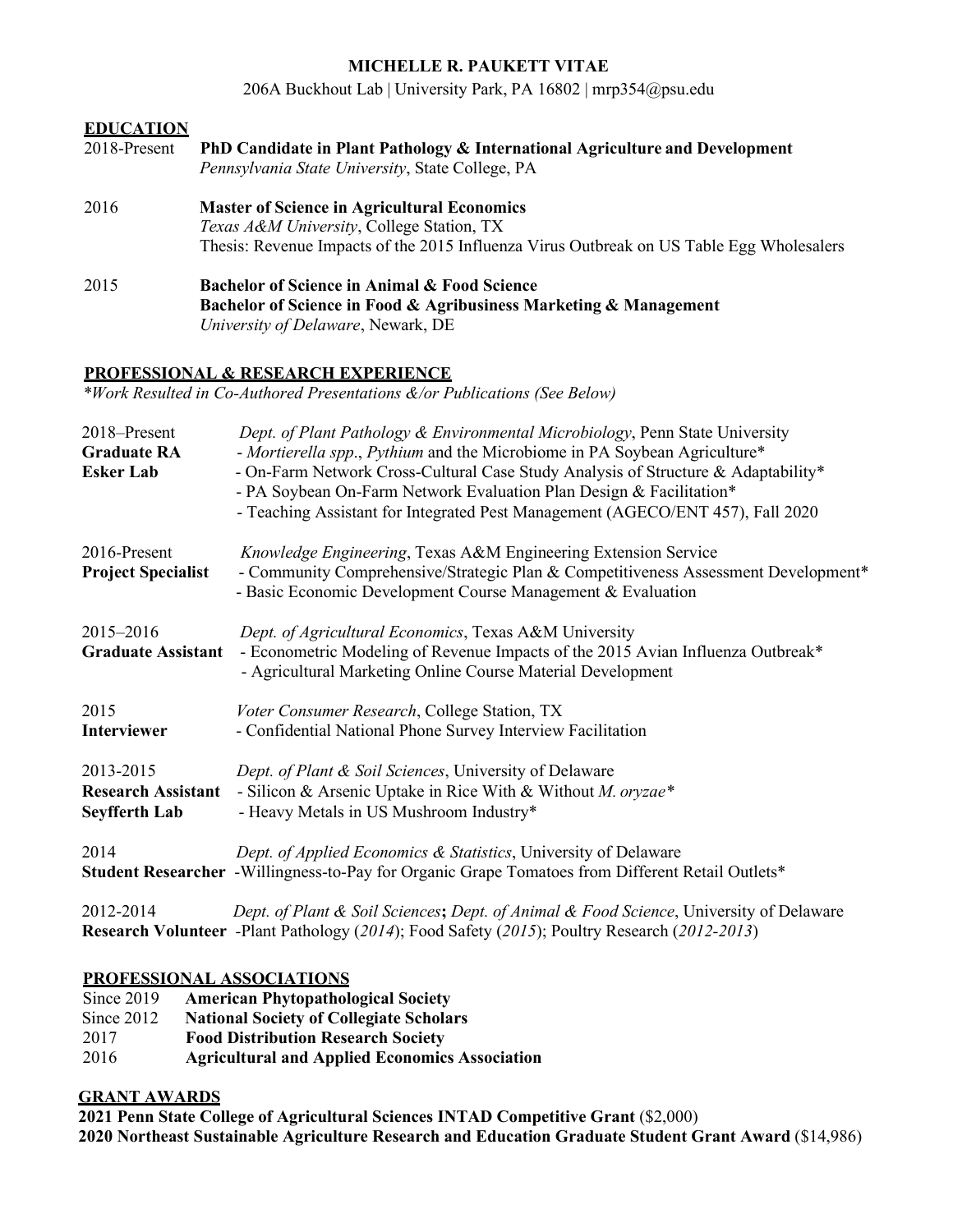#### **HONORS AND AWARDS SINCE 2014**

- **2021 Arthur and Rita Gaspari Memorial Scholarship,** Penn State University
- **2020 APS Student Travel Award**, American Phytopathological Society Annual Meeting held virtually  **SPS Congressional Hill Day Selected Attendee** (Trip postponed), PSU Science Policy Society
- **2019 Elwin L. Stewart & Barbara J. Christ Plant Pathology Graduate Studies Enhancement Fund**, Penn State University
- **2018** Fund for Excellence in Graduate Recruitment Stipend Supplement Award, Penn State University

**2017 Richardson-Applebaum Outstanding MS Thesis Award**, Food Distribution Research Society

 **Undergraduate Honors & Awards**, University of Delaware

- **2015** (*10 Total*) Outstanding Senior Award in Food & Agribusiness Marketing & Management; Dean's Award for Undergraduate Excellence; Animal & Food Science Faculty Award; Magna Cum Laude; US Poultry College Student Career Program; 7th Place Northeast Student Affiliate Competition Independent Research Presentation Pat and Charles Genuardi Scholarship & Raymond C. Smith Award, *Initially received in 2014* Harry Hayward Scholarship, *Initially received in 2012* Deans List, *Initially received in 2011*
- **2014** (*2 Total*) CANR Summer Institute Scholar; Research Ethics Essay Winner

## **SERVICE & OUTREACH**

2021-2022 **MEGA PresPrep Session Coordinator,** PSU Multicultural Engineering Graduate Association  **Social Committee Member,** Penn State University Department of Plant Pathology & Environmental Microbiology 2020-2021 **Seminar Committee Student Representative,** Penn State University Department of Plant Pathology & Environmental Microbiology  **Plant Pathology Association Webmaster**, Penn State University, *Member from 2018-Present* **Extension & Graduate Student Committee Member,** American Phytopathological Society 2020 **IPM 457 Fall 2020 Teaching Assistant**, Penn State University with Drs. Crandall & Hermann Since 2019 **Multicultural Engineering Graduate Association Member**, Penn State University  **Science Policy Society Member**, Penn State University  **International Community of Friends**, Pennsylvania State University 2011-2015 **Undergraduate Student Organization Positions**, University of Delaware *Horticulture Club*: **Public Relations Committee**, 2015 *Newcastle Hall Student Life*: **2nd Floor Co-Captain**, 2014–2015 *College of Agriculture & Natural Sciences*: **Ag Ambassador**, 2012–2015 *Animal Science Club*: **Livestock Committee**, 2011–2015 *Caldwell's 2nd Fife & Drum Corps*: **Secretary**, 2013–2014 2005–2012 **East River Riders 4H Club Member**, Broome County, NY

## **SELECT RECENT SPECIAL TRAININGS**

- 2021 **Catalyzing Advocacy in Science & Engineering (CASE) Workshop,** Virtually Hosted by AAAS  **Data Analysis Working Group (DAWG) Workshops,** Penn State University Microbiome Center  **Penn State University Safety Trainings,** Farm Safety & Worker Protection Standard Trainings **PPEM Diversity Trainings,** Presented by Dr. Ingram at Penn State University 2020 **Graduate Student Online Teaching Certificate,** Penn State University World Campus (OL 2050)
- 2019 **UNESCO Activating Empathy Workshop**, Held at Penn State University *Fusarium* **2019 Workshop**, Held at Kansas State University  **Alan Alda Science Communication Workshop**, Hosted by the PSU Science Policy Society  **How to Be Your Own Self-Mentor**, Presented by Dr. Carolee Bull at Penn State University  **CITI Human Subjects Training**, Recertification with Penn State Affiliation; Initial training completed at University of Delaware in 2014
- 2018 **Penn State University Research & Laboratory Trainings,** Autoclave, EHS Lab Safety, Agricultural Worker Protection Standard & SARI Ethics Trainings

 **Critical Conversations Training**, Presented by Dr. Carolee Bull at Penn State University  **Improving Communication through Improv Theater**, Held at Penn State University